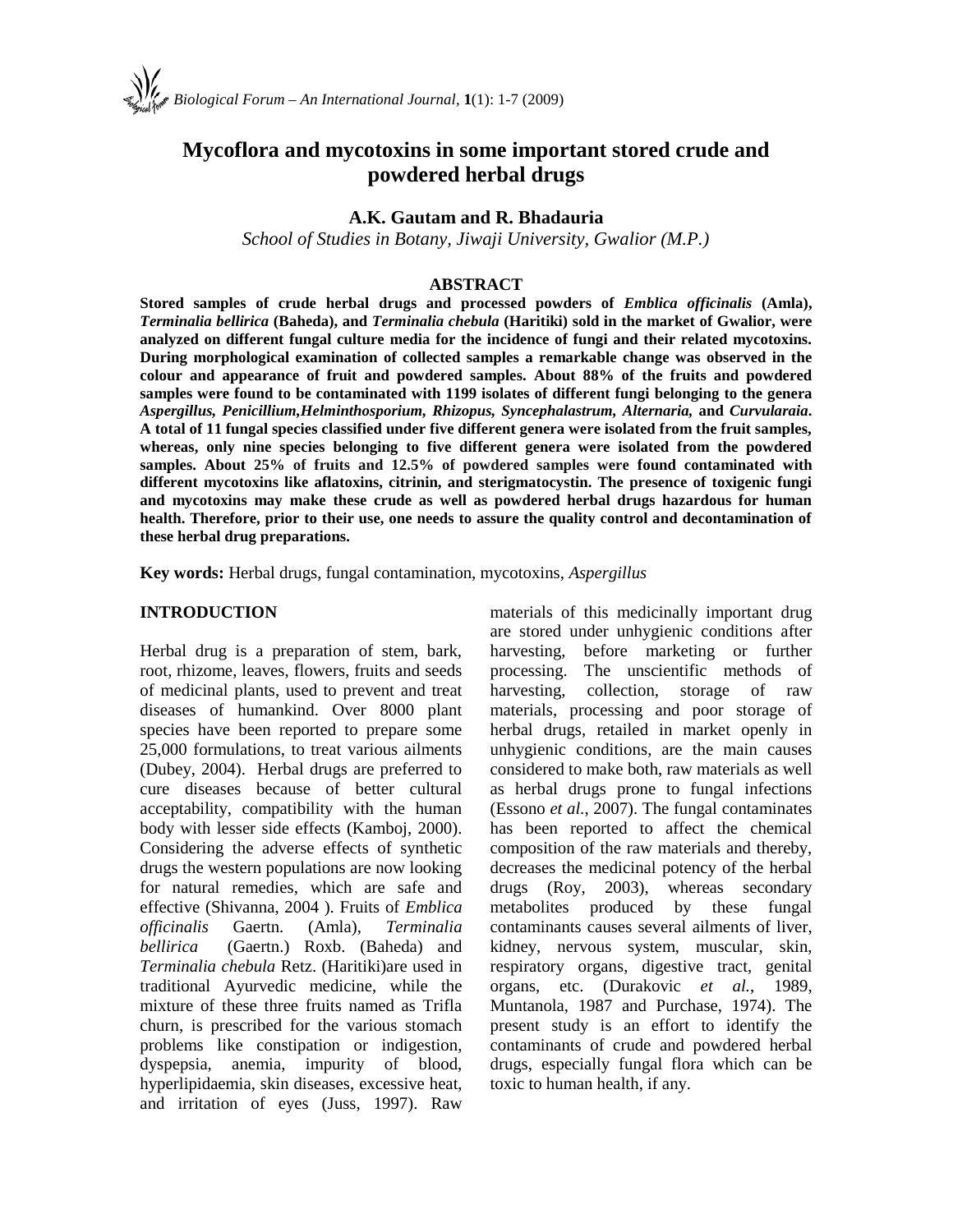#### **MATERIALS AND METHODS**

#### **Sample Collection**

A total of 25 sun dried freshly stored fruit samples of and 25 Powdered of *E. officinalis*), *T. bellirica* and *T. chebula* were collected in late December, 2007 and January, 2008 from different sites of Gwalior city. These samples methanol were stored at room temperature after the collection. All the collected (Fruit and powdered) samples were examined morphologically with the help of magnifying lens and fungal flora was isolated on different culture media.

## **Mycological analysis**

Enumeration of fungi was performed by pour plating method for powdered and small pieces of fruit samples were inoculated, using potato dextrose agar (PDA) and Czapek dox agar media (Mandeel, 2005). The culture plates were incubated upside down at  $28 \pm 2$  °C for 5-7 days and observations were recorded at various intervals. Pure culture of different isolated fungi were prepared by transferring the isolated colony on Czapek dox agar media culture media with the help of inoculating loop and incubated for 4-5 days.

## **Identification of fungi**

After 6-7 days of inoculation, fungi growing on fruit and powdered samples were isolated and identified primarily on the basis of their morphological and cultural characteristics and then stained with lactophenol cotton blue and identified microscopically with reference to standard texts (Ananthanarayan and Paniker, 1999, Gilman, 1975). The percent relative density of different fungal species isolated in each sample was calculated (Agrawal et al., Curvularaia. 1980; Verma and Dubey, 2001). Percent frequency of occurrence of mycobiota on individual raw materials of herbal drug samples was also calculated by the method of Mandeel (2005).

## **Mycotoxins analysis**

About fifty gram (50 gm) of the fruit and powdered samples were finely ground, extracted with chloroform following the method of extraction as described by Singh (1988). Of the extracted samples 50µl of chloroform extract were spotted on TLC plates (20×20 cm glass plates, coated with 0.25mm layer thickness of silica gel G). The chromatogram was developed at room temperature, in TLC chamber containing a solvent system composed of benzene, and acetic acid  $(24:2:1)$ . Visualization was performed under UV light at 365 nm (Singh, 1988). Qualitative detection of mycotoxins was done on the basis of their fluorescence and Rf values (Scott *et al.*, 1970).

## **RESULTS AND DISCUSSION**

## **Morphological Examination**

morphological examination of collected samples a remarkable change was observed in the colour and appearance of fruit and powdered samples. Black spots were observed on the surface of old stored fruit samples as compared to freshly collected samples. A change in the colour and texture was observed in case of the powdered samples. Light brown and light greenish colour with fine powdered form was observed in fresh samples of Amla, Baheda and Haritiki powders, whereas solid clumps with darker shade were appeared in the old stored samples.

## **Mycological Analysis**

About 88% fruits and powdered samples of *E. officinalis* (Amla), *T. bellirica* (Baheda), and *T. chebula* (Haritiki) were found to be contaminated with 1199 different fungal isolates. The isolated species of fungi to the genera *Aspergillus*, *Penicillium, Helminthosporium, Rhizopus, Syncephalastrum, Alternaria,* and *Curvularaia*. *Aspergillus* and *Penicillium* were the most common fungal genera found in both, raw and powdered samples.

#### **Fungi associated with Fruit samples**

A total of 309 fungal isolates were recorded from 25 fruit samples, out of which 131 isolates were recorded from *T. bellirica* and 94 from *T. chebula*. On the other hand, about 84 isolates were from *E. officinalis*. A total of 11 fungal species classified under 5 genera isolated from the fruit samples, which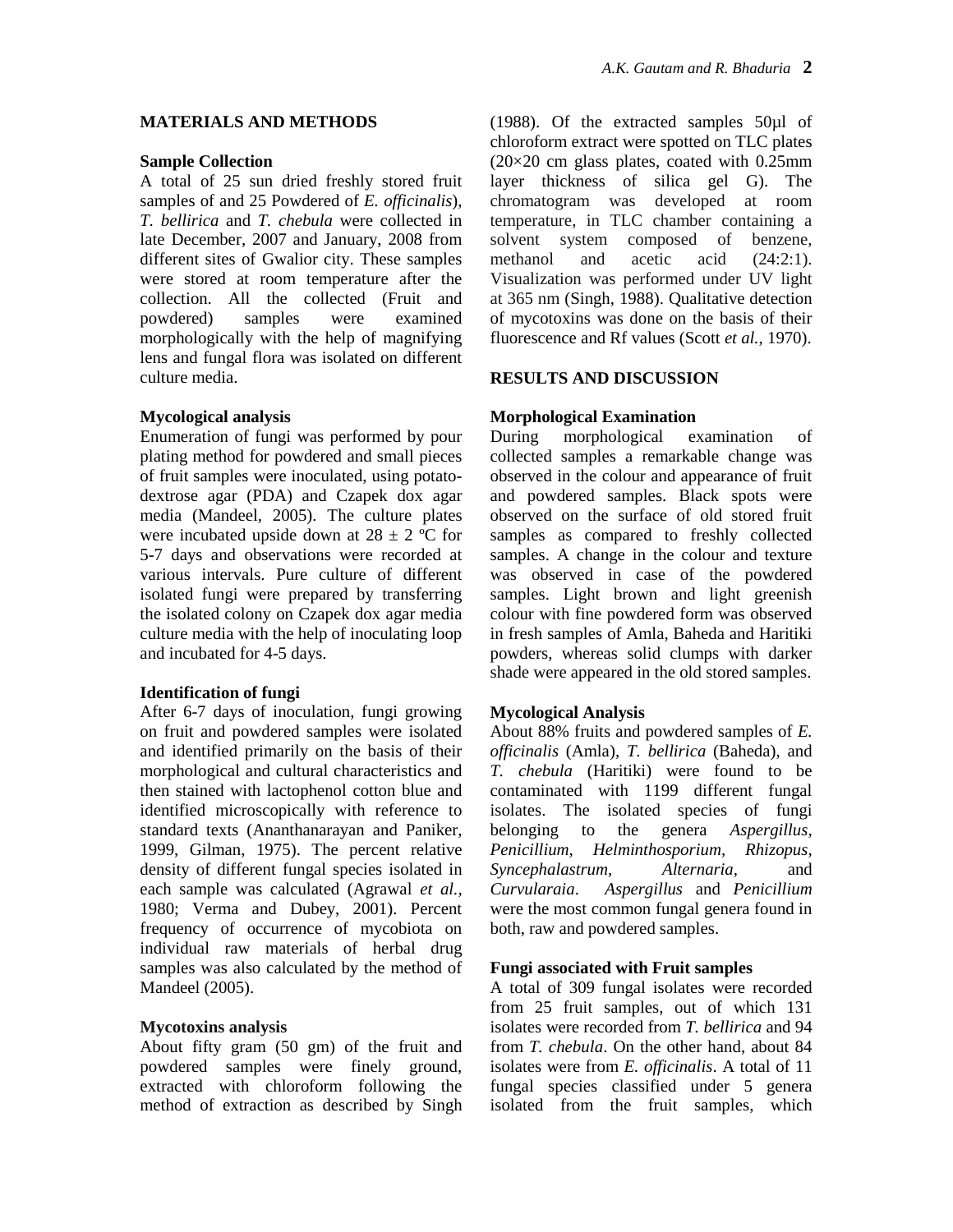included 2 species of Zygomycotina, 9 species of Ascomycotina and remaining one was from Deuteromycotina. The species are listed in table 1 along with their colony forming unit (CFU) per gram of sample and their percentage frequency. The mzximum number of species belonged to the genus *Aspergillus,* with six species viz. *A. niger, A. flavus, A. fumigatus, A. parasiticus, A. versicolor,* and *A. nidulens,* while three species to *Penicillium* namely *P. rubrum, P. citrinum* and *P. chrysogenum* and only one species of each viz. *Helminthosporium, Curvularaia, Alternaria* and *Rhizopus* were observed*.*

Relative density of fungal species (% age) contaminated with was calculated to determine the abundance of isolated genus among all fruit samples. The highest percentage of relative density was shown by *A. niger* (42.39%), followed by *A. flavus* (17.79%) and *A. fumigatus* (15.85%), *A. parasiticus* and *Penicillium rubrum* (5.17% each) among the fruit samples. The lowest relative density was recorded in the range of 4.85-0.97% (Figure 1).

#### **Fungi associated with powdered samples**

A total of 890 fungal isolates were recorded from 25 powdered samples, out of which maximum number of isolates were recorded from *E. officinalis* (452), followed by *T. bellirica* (286), where as 152 were recorded from *T. chebula*. Altogether nine species belonging to five genera were isolated from the powdered samples which included one species from Zygomycotina, six species from Ascomycotina and remaining two species of Deuteromycotina. The results presented in table 2 shows the fungal species along with their colony forming unit (CFU) per gram of sample with their percentage frequency isolated from powdered samples. The genus *Aspergillus* and *Penicillium* were two most predominant genera encountered, with three species each, while all remaining fungi had only one species. Among all the samples, highest percentage of relative density was shown by *A. niger* (29.88%), followed by *P citrinum* (27.86%), P. rubrum (12.356%) and *A. parasiticus* (12.11%) and *A. flavus* (6.74%). The lowest relative density ranged from 4.49- 0.11% (Figure 1).

#### **Mycotoxins analysis**

In the present study, we analysed the fruit and powdered samples of *Emblica officinalis* (Amla), *Terminalia bellirica* (Baheda), and *Terminalia chebula* (Haritiki) for the natural occurrence of mycotoxins during their storage. During mycotoxin assay, fluorescent colors on TLC indicate the presence of six mycotoxins, in which blue colors refer to aflatoxin B, green for aflatoxin G, yellow for citrinin, while orange or red may indicate the presence of sterigmatocystin (Scott *et al*., 1970). The results revealed that 48% fruit samples and 28% powdered samples were found different mycotoxins (figure 2). Highest percentage of baheda fruits (50%) was found contaminated with AFB2 mycotoxin, whereas, in amla and hatiritki the percentage of contaminated fruits was 11.11 & 13% respectively, on the other hand it was 25% in powdered samples of baheda. Simultaneously, AFB1 & G2 mycotoxins were detected in 22.22% of Amla fruits. Maximum 37.5% & 25% samples of powdered baheda were showing the presence of Sterigmatocystin and AFB1 mycotoxins, respectively. Only 12.5 % samples of baheda (fruits & powder) and haritiki powder have shown the presence of Citrinin mycotoxin. Among all fruits and powdered samples, AfG1 was detected only in 12.5% Haritki Powdered samples (Figure 2).

The incidence of various moulds and mycotoxins in raw fruit and powdered samples revealed that fungi contaminate the herbal drugs during storage of raw materials as well as during the storage of processed final products (Eufuntoye, 2004, Bugno *et al.*, 2006).The findings shows that the raw material are heavily contaminated by different fungal species, some of which are toxigenic. Long term storage of phytomedicines and their raw materials, in unfavorable conditions is one of the greatest factors, to promote fungal contamination of herbal drugs. During the survey it was observed that botanical raw materials or these processed products are stored under uncontrolled environmental conditions like temperature, moisture and relative humidity over the years, and often contain a mixture of other plant raw materials,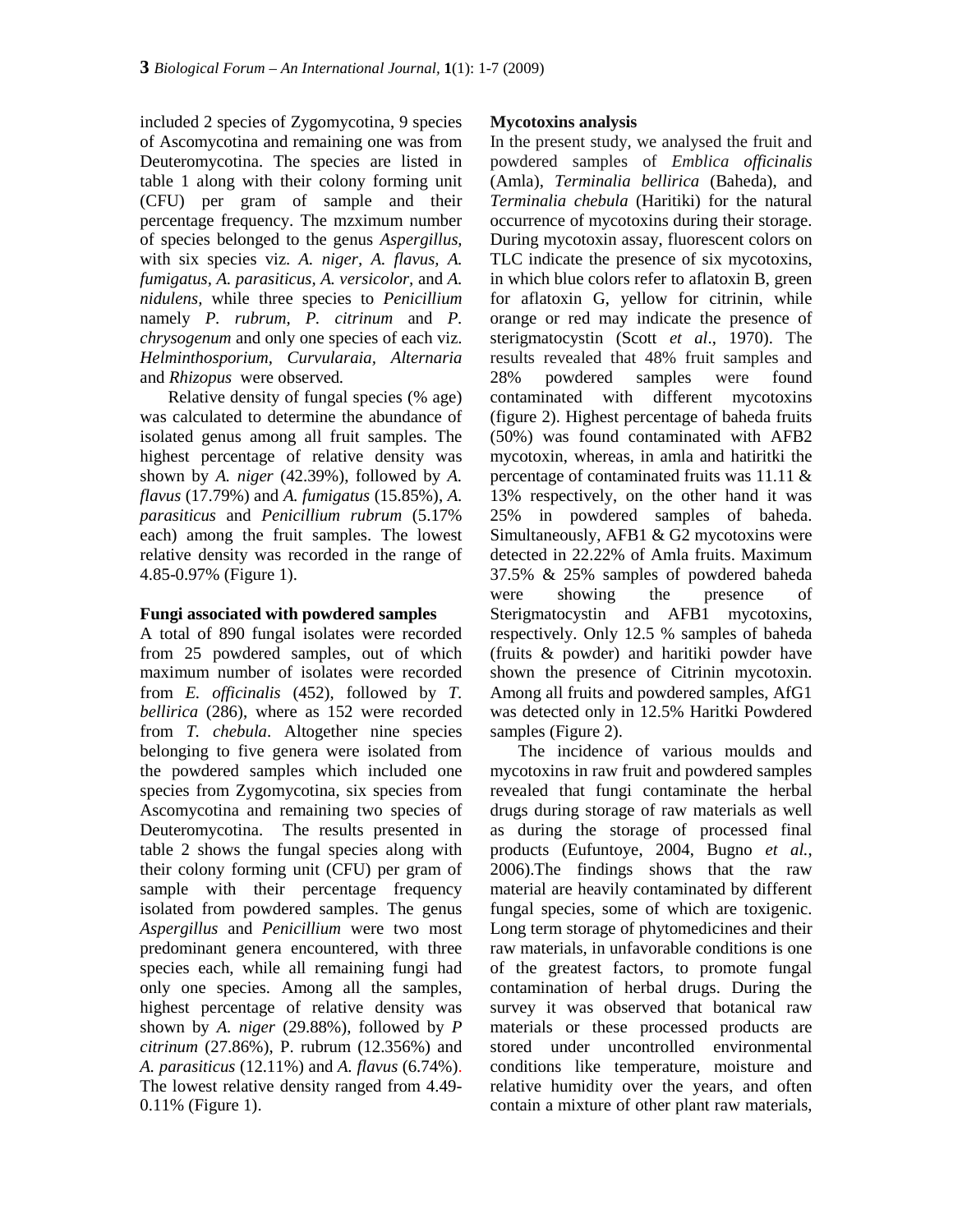thus adversely affecting their bioefficacy and promote fungal contamination. There are several fungal genera which are contaminating herbal drugs during storage. The presence of a wide range of storage fungi in herbal drugs indicates that considerable improvements could be made during harvest, drying, processing and post processing storage (Giridhar and Ready, 1997; Hitokoto *et al.*, 1978; Aziz *et al.*, 1998; Dutta and Roy, 1987; Chauhan, 2004). Most of the identified fungal species in this study like *Aspergillus, Penicillium*, *Helminthosporium* and *Alternaria* are reported to have ability to produce various mycotoxins, such as aflatoxins, ochratoxins, helminthosporium toxins, in medicinal herbs (Hitokoto *et al.*, 1978; Aziz *et al.*, 1998; Bugno *et al.*, 2006). The presence of Aflatoxins, citrinin and sterigmatocystin in herbal drug samples analysed under present investigation, indicates the hazardous nature of these herbal drugs, which can be harmful to the users. Aflatoxin is reported to cause aflatoxicosis, a toxic hepatitis leading to jaundice which in severe cases proves fatal (Shephard, 2004; Lewis *et al.*, 2005).

## **CONCLUSION**

The presence of mycotoxin producing fungal species of *Aspergillus, Penicillium, Alternaria, Helminthosporium,* in stored fruit and powdered market samples of *Emblica officinalis* (Amla), *Terminalia bellirica* (Baheda), and *Terminalia chebula* (Haritiki) revealed that these herbal drugs are not acceptable for human consumption. Presence of Aflatoxins is also a matter of great concern because once the raw materials are contaminated with aflatoxin they are not fit for use. Because, even routine boiling will also not be able to detoxify them since aflatoxins have been reported to be heat stable up to 269°C (Frazier and Westhoff, 1988). The persons who are involved in harvesting, storage, processing and post processed storage of these herbal drugs are required to take stringent precautions in order to present the user with healthy and potential herbal drugs.

#### **ACKNOWLEDGEMENT**

The authors are thankful to Head, School of Studies in Botany, Jiwaji University, Gwalior, for providing necessary laboratory facilities and Madhya Pradesh Council of Science and Technology (MPCST), Bhopal, (M.P.), India, for financial assistance.

## **REFERENCES**

- Agrawal, G.P., Thakur, M.K. and Awasthi, S. 1980. Studies on the wheat grain storage on Madhya Pradesh "Fungi associated with different varieties of freshly harvested wheat rains". *Nat Acad Sci Lett.* **3**:195–197.
- Ananthanarayan, R. and Paniker, C.K.J. 1999. A Text Book of Practical Microbiology. Orient Longman, Hyderabad.
- Aziz, N.H., Youssef, Y.A., Moheye, Z. EL-F and Lofty, A.M. 1998. Contamination of some medicinal plant samples and spices by fungi and their mycotoxins. *Botanical Bulletin of Academia Sinica,* **39**:279-285.
- Bugno, A., Adriana, A.B.A., Tatiana, C.P., Terezinha, A.P. & Myrna, S. 2006. Occurrence of toxigenic fungi in herbal drugs. *Brazillian Journal of Microbiology*, **37**: 47-51.
- Chauhan, R.K.S. 2004. Mycotoxins the "Hidden Killers" in Food and Feed: An Overview and Strategy for Future. *Journal Indian Botanical Society*, **83**: 11-21.
- Dubey, N. K., Kumar R. and Tripathi, P. 2004. Global promotion of herbal medicine: India's opportunity. *Current Science,* **86**: 37- 41.
- Durakovic, S., Galic, J. and Pajnovic, P. 1989. Toxic and cancer metabolites of moulds in food and fodder. *Hrana I ishrana,* **30**(2): 71–100.
- R.K. and Roy, A.K. 1987. Mycoflora associated with *Strychnos* seeds and deterioration of their active principles under storage. *Indian Phytopathology,* **40**: 520-524.
- Efuntoye, M.O. 2004. Fungi associated with herbal drug plants during storage. *Mycopathologia,* **136**:115-118.
- Essono, G., Ayodele, M., Akoa, A., Foko, J., Olembo, S. and Gock, J. 2007. Aspergillus species on cassava chips in storage in rural areas of southern. Cameroon: their relationship with storage duration, moisture content and processing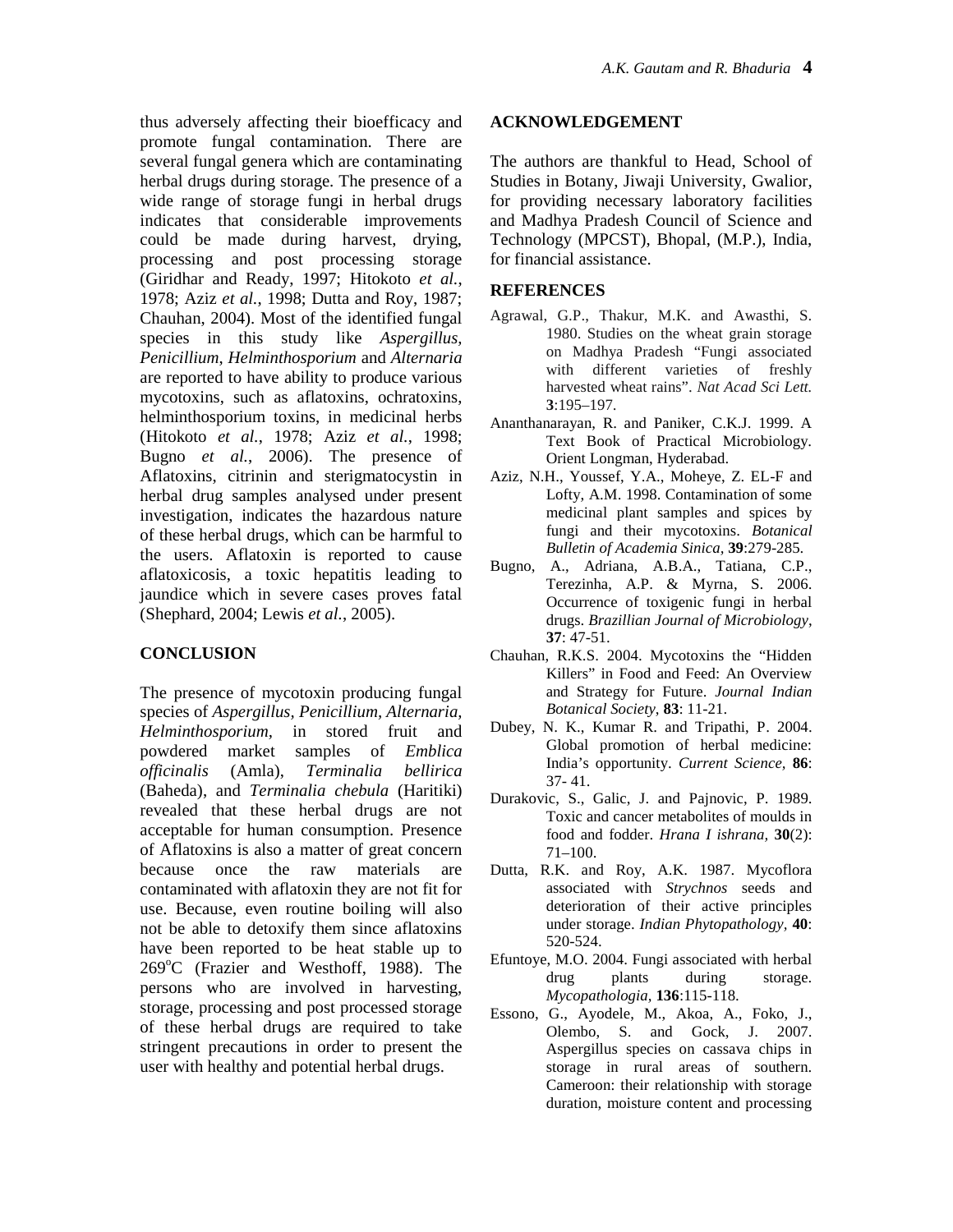methods. *African Journal of Microbiology*, 001-008.

- Frazier, W.C. and Westhoff, D.C.1988. Food Microbiology. 4th ed. International edition,
- Gilman, J.C. 1975. A manual of soil fungi. Oxford & IBH Publishing Corporation, New Delhi, Bombay, Calcutta. II edition.
- Giridher, P. and Ready, S.M. 1997. Incidences of mycotoxin producers on spices from Andhra Pradesh. *Journal Indian Botanical Society,* **76**: 161-164.
- Hitokoto, H., Morozumi, S., Wauke, T., Saka, S., and Kurata, H. 1978. Fungal contamination & mycotoxin detection of powdered herbal drugs. *Applied and Environmental Microbiology,* **36**: 252- 256.
- Juss, S.S. 1997. Triphala D: The Wonder Drug. *Indian Med. Gazette,* **131**:194-196.
- Kamboj, V.P. 2000. Herbal medicines. *Current Science,* **78**: 35-39.
- Lewis, L., Onsongo, M., Njapau, H., Schurz- Roger, H., Luber, G., Kieszak, S., Nyamongo, J., Backer, L., Dahiye, A.M., Misore, A. 2005. Aflatoxin contamination of commercial maize products during an outbreak of acute aflatoxicosis in eastern and central Kenya. *Environmental Health Perspectives,* **113**: 1763-1767.
- Mandeel, Q.A. 2005. Fungal contamination of some imported species. *Mycopathologia,* **159**: 291–298.
- Muntanola, M. 1987. General mycology. Beograd: NIRO. *Knjez evne novine,* 257–269.
- Purchase, I.F.H. 1974. Mycotoxins. Amsterdam. *Elsevier.* 1–28.
- Roy, A.K. 2003. Mycological problems of crude herbal drugs-Overview and Challenges. *Indian Phytopathology,* **56**: 1–13.
- Scott, P. M., Lawrence, J.W. and Walbeek, W. 1970. Detection of Mycotoxins by Thin Layer Chromatography: application to Screening of Fungal Extracts. *Applied Microbiology,* **20**: 839-842.
- Shephard, G.S. 2004. Impact of mycotoxins on human health in developing countries. *Food Additives and Contaminants*, **25**: 146-151.
- Shivanna, K.R. 2004. Quality standards of indian medicinal plants. *Current Science,* **86**: 13- 28.
- Singh, P. L.1988. Studies on deleterious effects of mycotoxin contaminated pulses and its control. P.G. Department of Botany Bhagalpur, Bihar, India. The Allied Press, Bhagalpur. 5-19.
- Verma, J. and Dubey, N.K. 2001. Efficacy of essential oils of Caesulia axillaries and Mentha arvensis against some storage pests causing bio-deterioration of food commodities. *International Journal of Microbiology,* **68**: 207–210.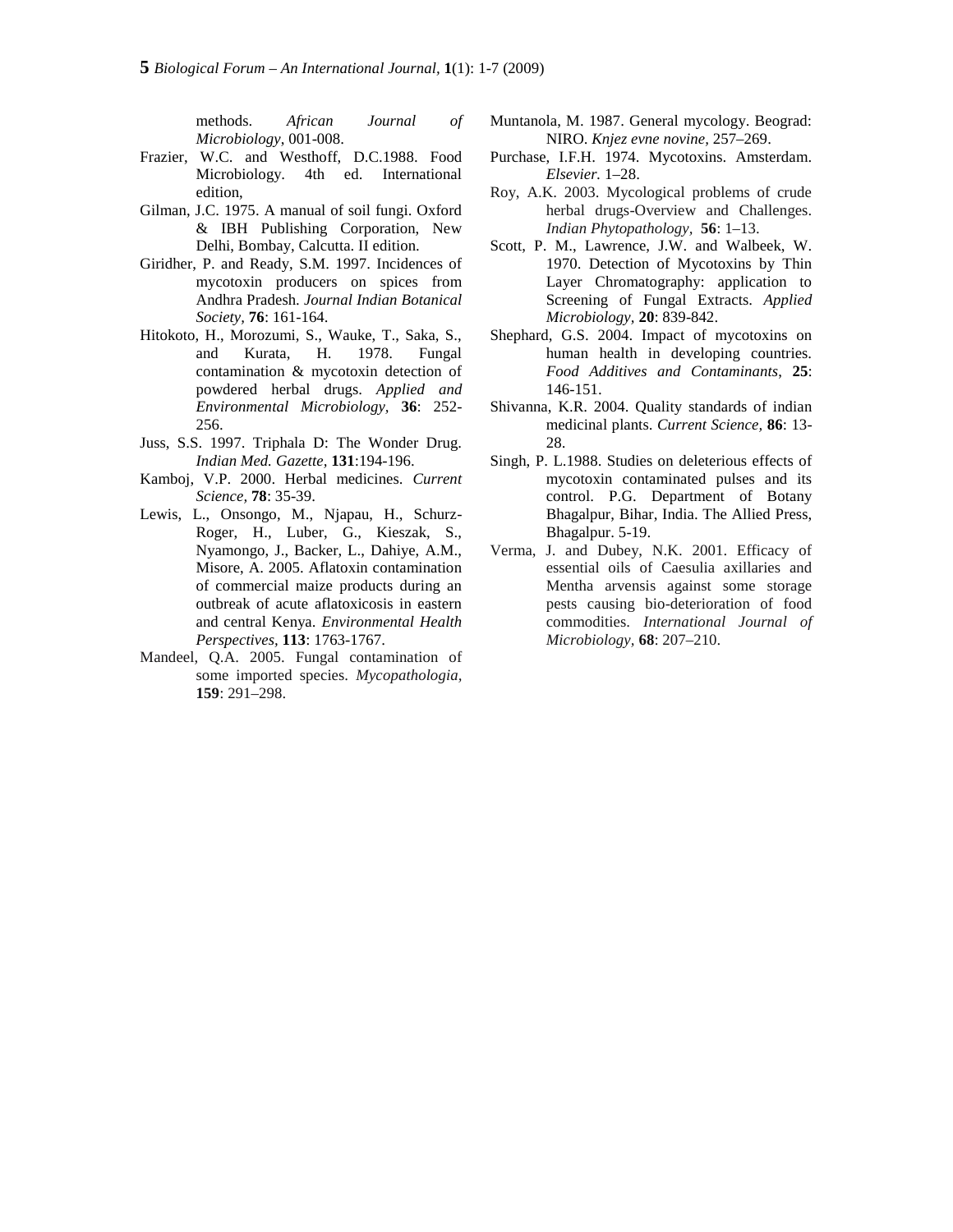| Name of fungus      | Amla    |                  | <b>Baheda</b> |                 | <b>Haritiki</b> |                 |
|---------------------|---------|------------------|---------------|-----------------|-----------------|-----------------|
|                     | Average | $\frac{0}{0}$    | Average       | $\frac{0}{0}$   | Averag          | $\frac{0}{0}$   |
|                     | CFU/g   | <b>Frequency</b> | CFU/g         | <b>Frequenc</b> | e               | <b>Frequenc</b> |
|                     |         |                  |               |                 | CFU/g           |                 |
| Ascomyotina         |         |                  |               |                 |                 |                 |
| Aspergillus. niger  | 1.66    | 88.88            | 2.66          | 100             | 1.28            | 87.5            |
| A. flavus           | 1.32    | 66.66            | 2.83          | 25              | 0.33            | 12.5            |
| A. fumigatus        | 0.49    | 22.22            | 1.46          | 62.5            | 1.74            | 50              |
| A. parasiticus      | 0.99    | 22.22            | 1.66          | 12.5            | 1.66            | 12.5            |
| A. versicolor       | 1.66    | 11.11            |               |                 |                 |                 |
| A. nidulens         | 0.33    | 11.11            |               |                 |                 |                 |
| Penicillium. rubrum | 0.33    | 11.11            | 0.83          | 25              | 1.00            | 37.5            |
| P. citrinum         | 0.33    | 11.11            | 1.33          | 12.5            | 0.66            | 12.5            |
| P. chrysogenum      |         |                  |               |                 | 1.00            | 12.5            |
| Zygomycotina        |         |                  |               |                 |                 |                 |
| Rhizopus sp.        | 0.33    | 11.11            | 1.83          | 25              | 1.66            | 12.5            |
| Syncephalastrum sp. | 1.33    | 11.11            |               | -               |                 |                 |
| Deuteromycotina     |         |                  |               |                 |                 |                 |
| Alternaria sp.      |         |                  | 0.66          | 12.5            | 0.33            | 25              |

Table 1. Percentage frequency of various fungi isolated from fruit samples

Table 2. Percentage frequency of various fungi isolated from powdered samples

| Name of fungus          | Amla             |                        | <b>Baheda</b>            |                          | Haritiki                 |                              |
|-------------------------|------------------|------------------------|--------------------------|--------------------------|--------------------------|------------------------------|
|                         | Average<br>CFU/g | $\frac{6}{6}$<br>Freq. | Average<br>CFU/g         | $\frac{0}{0}$<br>Freq.   | Average<br>CFU/g         | $\frac{6}{6}$<br>Freq.       |
| Ascomyotina             |                  |                        |                          |                          |                          |                              |
| Aspergillus. niger      | 10.87            | 88.88                  | 3.57                     | 50                       | 2.33                     | 25                           |
| A. flavus               | 8.00             | 22.22                  | $\overline{\phantom{a}}$ | $\overline{\phantom{a}}$ |                          |                              |
| A. parasiticus          | 3.00             | 11.11                  | 19.55                    | 37.5                     |                          |                              |
| Penicillium. rubrum     | 2.83             | 22.22                  | 6.99                     | 50                       | 5.66                     | 50                           |
| P. citrinum             | 10.91            | 44.44                  | 5.83                     | 25                       | 11.83                    | 25                           |
| P. viridicatum          | 0.66             | 11.11                  | 0.83                     | 25                       |                          |                              |
| Zygomycotina            |                  |                        |                          |                          |                          |                              |
| Rhizopus sp.            | 6.33             | 11.11                  | ۰                        |                          | $\overline{\phantom{a}}$ | $\qquad \qquad \blacksquare$ |
| Deuteromycotina         |                  |                        |                          |                          |                          |                              |
| Curvularia sp.          |                  |                        | 2.16                     | 25                       |                          |                              |
| Helminthosporium<br>sp. | 1.00             | 11.11                  | 5.16                     | 25                       |                          |                              |